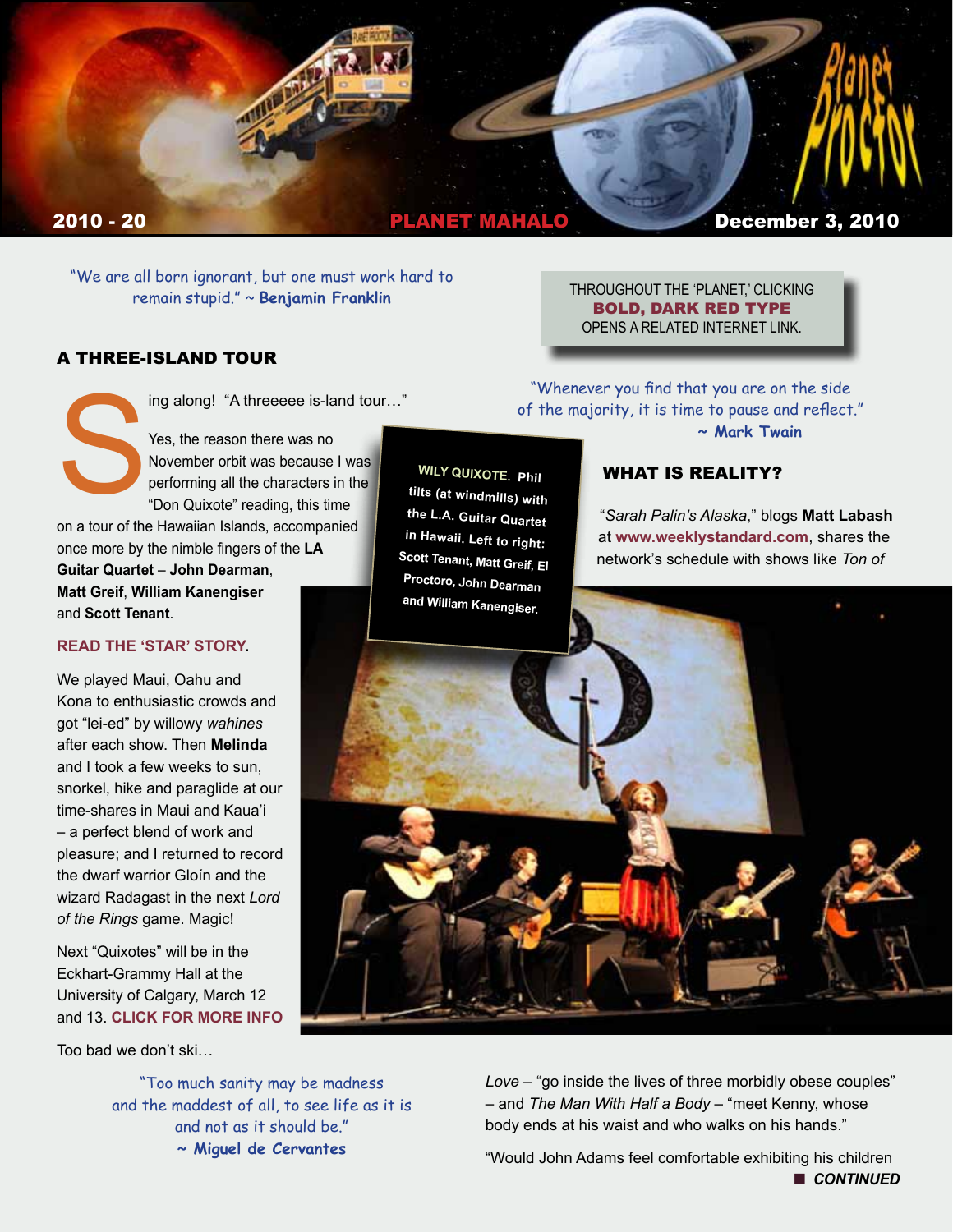**THANKS** (for Thanksgiving) *by W. S. Merwin* 

## **Listen**

with the night falling we are saying thank you we are stopping on the bridges to bow from the railings we are running out of the glass rooms with our mouths full of food to look at the sky and say thank you we are standing by the water thanking it smiling by the windows looking out

in our directions



back from a series of hospitals back from a mugging after funerals we are saying thank you after the news of the dead whether or not we knew them we are saying thank you

over telephones we are saying thank you in doorways and in the backs of cars and in elevators remembering wars and the police at the door and the beatings on stairs we are saying thank you in the banks we are saying thank you in the faces of the officials and the rich and of all who will never change we go on saying thank you thank you

with the animals dying around us our lost feelings we are saying thank you with the forests falling faster than the minutes of our lives we are saying thank you with the words going out like cells of a brain with the cities growing over us we are saying thank you faster and faster with nobody listening we are saying thank you we are saying thank you and waving dark though it is

next to *Toddlers and Tiaras*," Labash asks, "which follows families on their quest for 'sparkly crowns, big titles, and lots of cash?' Would Abe Lincoln look diminished if he shared a marquee with *I Didn't Know I Was Pregnant?* Would William Jefferson Clinton feel at home next to *Sister Wives*, which explores 'the complex daily life of a polygamist family?'

"Okay, bad example on that last one…"

"Hello I've long been a crush on you. And during the entire time you are irresistible. PLEASE send me an autograph and a small souvenir birthday." **~ Russian fan**

## UP IN SMOKE

Two old ladies were outside their nursing home, having a drink and a smoke, when it started to rain. One of the ladies pulled out a condom, cut off the end, put it over her cigarette, and continued smoking."

"What's that?" asked Sadie.

"A condom," replied Hazel. "This way my cigarette doesn't get wet. You can get them at any drugstore."

The next day, Sadie hobbles into the local drugstore and announces to the pharmacist that she wants a box of condoms. The guy looks her over – she is, after all, over 80 years old – and then respectfully asks what brand she'd prefer.

"Doesn't matter son," she says. "As long as it fits a Camel."

> "I am not strange, I am just not normal." **~ Salvador Dalí**

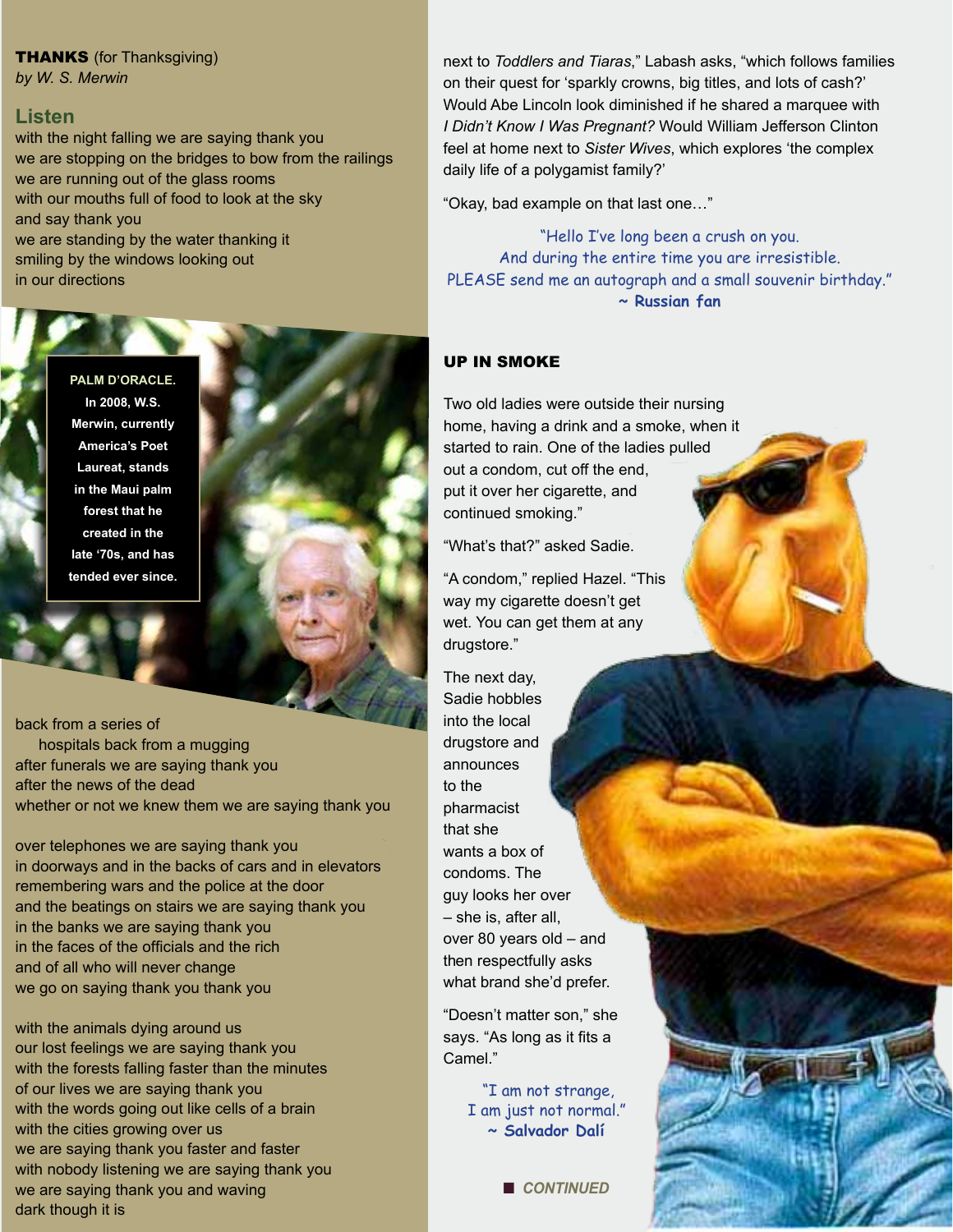#### GOOD NEWS

Asylum.com's **Brian Fairbanks** announced that "the nation's first sex toy drive-thru" store, **Pleasures**, opened recently in Huntsville, Alabama – a state, mind you, that has already blocked the sale of dildos unless you can present a doctor's letter asserting that you need that battery-operated penis for "medical reasons."



**"Sonny" Schlumberg**  is such a person: "I've often been asked," he says, "What do we old folks

"Well...I'm for-

retired?

tunate to have a background in chemical engineering, and one of the things I enjoy most is converting beer, wine and vodka into urine. I do it every day and I really enjoy it."

And so, "Sonny" should be an inspiration to us all...

"We grow too soon old und too late schmart." **~ Amish Adage**

markable achievements of our fellow "silverbacks" who have found the courage to take on challenges that would make

### PICK ME UP

Maker's **Mark** WHISKY

This story is about the old country preacher who had a teenage son, and it was getting to be time that the boy gave some thought to choosing a profession. Like many young men, then and now, the boy didn't really know what he wanted to do, and he didn't seem overly concerned about it.

One day, while he was away at school, his father decided to try an experiment, so he went into the boy's room and placed on his study table these three objects: a Bible, a silver dollar, and a bottle of whiskey...

"Now then," the old preacher said to himself, "I'll just hide behind the door here, and when my son comes home from

> **MEET YOUR MAKER'S. A preacher tests his son's inclinations between 'the rock' and the hard stuff.**



Pleasures of Huntsville

But last weekend,

Party Girls handed out vacation chits, gift cards and tubes of lube to the first customers who pulled up to its "new, state-of-the-art sex window. Sadly," continues Brian, "there won't be naked

female tellers at this drive-up dispenser, only cloaked and anonymous sex slaves who offer the store's wares via a deposit slot…"





And fittingly, the **Alabama Alcoholic Beverage Control Board** also banned a wine label deemed "too salacious" for the delicate sensibilities of its impressionable imbibers. "California's Cycles Gladiator wine, which features an art nouveau rendering of a naked nymph and a flying bicycle on the label, was ruled to be in violation of a law against displaying 'a person posed in an immoral or sensuous manner.'"

Meanwhile, Hann Family Wines said that online sales skyrocketed and the company is reviving its "Banned in 'Bama" campaign this Christmas.

And until the ban is lifted, those po' repressed Alabamians will have to masturbate to the St. Pauli girl instead...

"Good friends, good books and a sleepy conscience: this is the ideal life." **~ Mark Twain**

#### SPARE-TIME

As we get older we sometimes begin to doubt our ability to make a difference in the world and it's at these times that our hopes are boosted by the re-

**Pleasures sex-toy store's new location takes over a former bank branch. A sign of the economy. It clearly wasn't a sperm bank.**

many of us throw up our

hands. Octogenarian **Harold** 

n *CONTINUED*